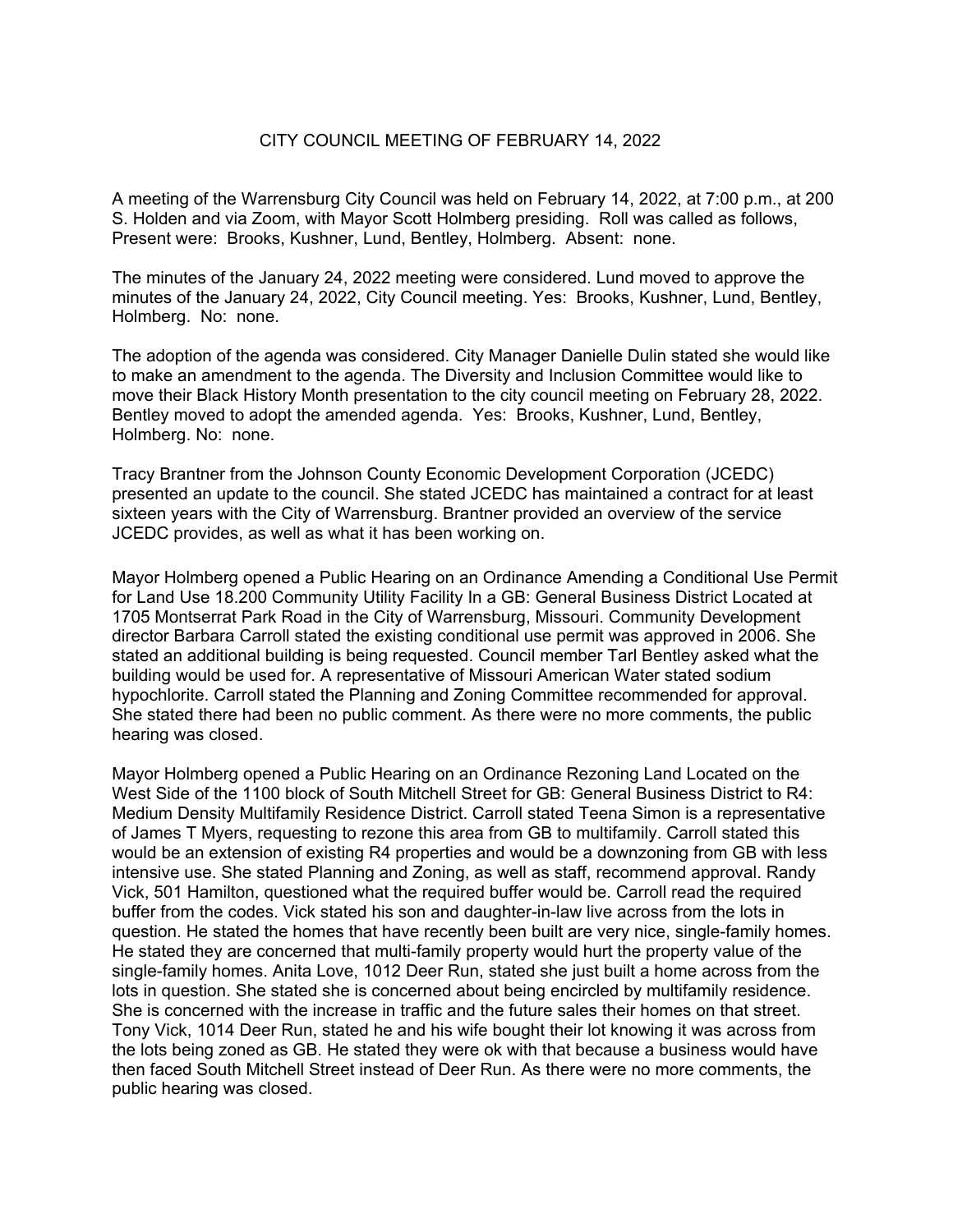Mayor Holmberg read an Ordinance Amending a Conditional Use Permit for Land Use 18.200 Community Utility Facility In a GB: General Business District Located at 1705 Montserrat Park Road in the City of Warrensburg, Missouri for the first time by title. There were no further comments.

Mayor Holmberg read an Ordinance Rezoning Land Located on the West Side of the 1100 block of South Mitchell Street for GB: General Business District to R4: Medium Density Multifamily Residence District for the first time by title. There were no further comments.

Mayor Holmberg read an Ordinance Approving and Accepting the Final Plat of Juniper Ridge 4<sup>th</sup> Plat a Subdivision in the City of Warrensburg, Missouri, Located at 700-717 Mahogany Court for the first time by title. Carroll stated this would create 18 buildable lots, which would be either R3 or R4. She stated these lots would fit duplexes, with end lots large enough for multifamily units. She stated Planning and Zoning as well as staff recommend approval. There were no further comments.

City Manager Danielle Dulin requested Mayor Holmberg explain to those in attendance the process of the first reading. Mayor Holmberg explained that each item is read for a first time and would then be on the agenda for the following city council meeting to accept or reject during a second reading.

Mayor Holmberg read an Ordinance Authorizing the City Manager and City Clerk to Execute a Contract with Insituform Technologies USA, LLC for the 2022 Sanitary Sewer Main Lining Project, in the City of Warrensburg, Missouri for the first time by title. Dulin stated this is the City's annual sewer main lining project. She stated the bids received were much higher than anticipated, so they will have to scale down the project by 700 feet. There were no further comments.

Mayor Holmberg read an Ordinance Authorizing the City Manager and City Clerk to Execute a Contract with Empire Electric Services & Technologies for the East/West Wastewater Treatment Plant (WWTP) SCADA Upgrade Project, in the City of Warrensburg, Missouri for the first time by title. Dulin explained the current system is out of date and necessary to replace. She stated 2 bids were received. Dulin explained Empire was the lowest bid but is still much higher than budgeted. She stated with some budget modifications, there may still be a need to spend wastewater reserves. There were no further comments.

Bill No. 02-01-2022 being for an Ordinance authorizing the city manager to enter into a memorandum of understanding between the City of Warrensburg and Johnson County for assistance with criminal investigations was read for the second time by title. Interim Police Chief Andy Munsterman stated this memorandum will strengthen the relationship between the two departments. Brooks moved to approve. Yes: Brooks, Kushner, Lund, Bentley, Holmberg. No: none. Said bill was declared duly adopted and given Ordinance No. 5700.

Bill No. 02-02-2022 being for an Ordinance Accepting the Streets, Sanitary Sewer, and Storm Sewer Associated with Cayhill Subdivision Phase VI, Lots 195 thru 219, for Maintenance by the City of Warrensburg, Missouri was read for the first time by title. Dulin stated all improvements have been inspected and approved. She stated staff recommends approval. Lund moved to approve. Yes: Brooks, Kushner, Lund, Bentley, Holmberg. No: none. The ordinance was read for a second time by title for adoption or rejection. Yes: Brooks, Kushner, Lund, Bentley, Holmberg. No: none. Said bill was declared duly adopted and given Ordinance No. 5701.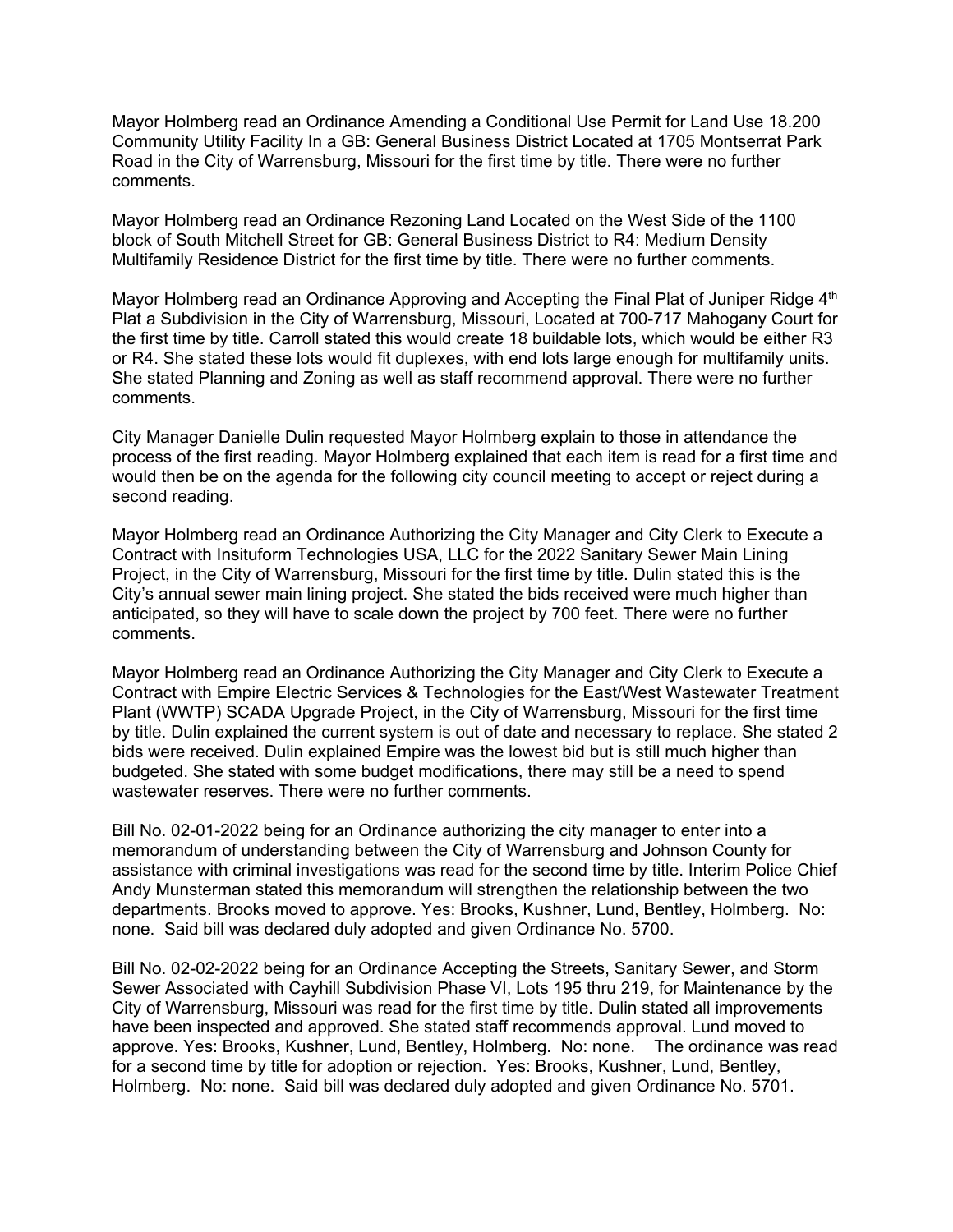Mayor Scott Holmberg read a Resolution Awarding an Arts Commission Grant to the University of Central Missouri Division of Music to host BLINKBEATS in April 2022. Finance Director Marcella McCoy stated this will be a \$500 grant. Kushner moved to approve the resolution. Yes: Brooks, Kushner, Lund, Bentley, Holmberg. No: none. Carried unanimously and given Resolution No. 2208.

Appearances to the council not listed on the agenda:

Max Ridenhour – Ridenhour stated he is the business owner of PCMR Computer Services in the City of Warrensburg and recently moved his business from downtown to Business 50. He stated they have been doing the remodeling over the past few months and all that was left was the inspection. He stated that it was during this inspection he was informed of the parking lot needing to be hard surfaced. Ridenhour stated his frustration is that he is still unable to open his business only because of the parking lot requirements. He is recommending the city look at their codes and consider giving businesses temporary licenses while certain construction is planned but waiting on contractors.

Mayor Holmberg appointed Steve Carter to the Arts Commission. Lund moved to approve. Yes: Brooks, Kushner, Lund, Bentley, Holmberg. No: none.

Director of Finance Marcella McCoy gave an update. She stated the sales tax collection for the beginning of February has been up.

Parks & Recreation Supervisor Danielle Fesler stated there would be a job fair on February 28.

Fire Chief Ken Jennings stated they offered employment to three perspective employees. He stated they are working to expand their training facilities.

Council member Tarl Bentley stated staff did a great job during the most recent snowstorm. Bentley then asked Dulin for any update on the solid waste management issue. Dulin said she would give an update after Chief Munsterman.

Interim Police Chief Andy Munsterman stated the department was able to serve a search warrant and take a couple people into custody. He stated they have also been able to promote a few officers.

Dulin stated she received an email from the U.S. Department of Transportation to schedule a RAISE Grant debrief which will be on Friday, February 19. She stated she is looking forward to receiving that feedback on the application that was not approved.

Dulin gave an update on the solid waste plan. She explained the city continues to have issues with Republic Waste Services around town not picking up customers' trash, and their communication has broken down as well. Dulin stated an opportunity has come up to apply for a grant.

Lund moved to close part of this meeting pursuant to Section 610.021 of the Revised Statutes of Missouri, relating to:

(3) Hiring, firing, discipling or promoting of particular employees by a public governmental body when personal information about the employee is discussed or recorded.

Yes: Brooks, Kushner, Lund, Bentley, Holmberg. No: none.